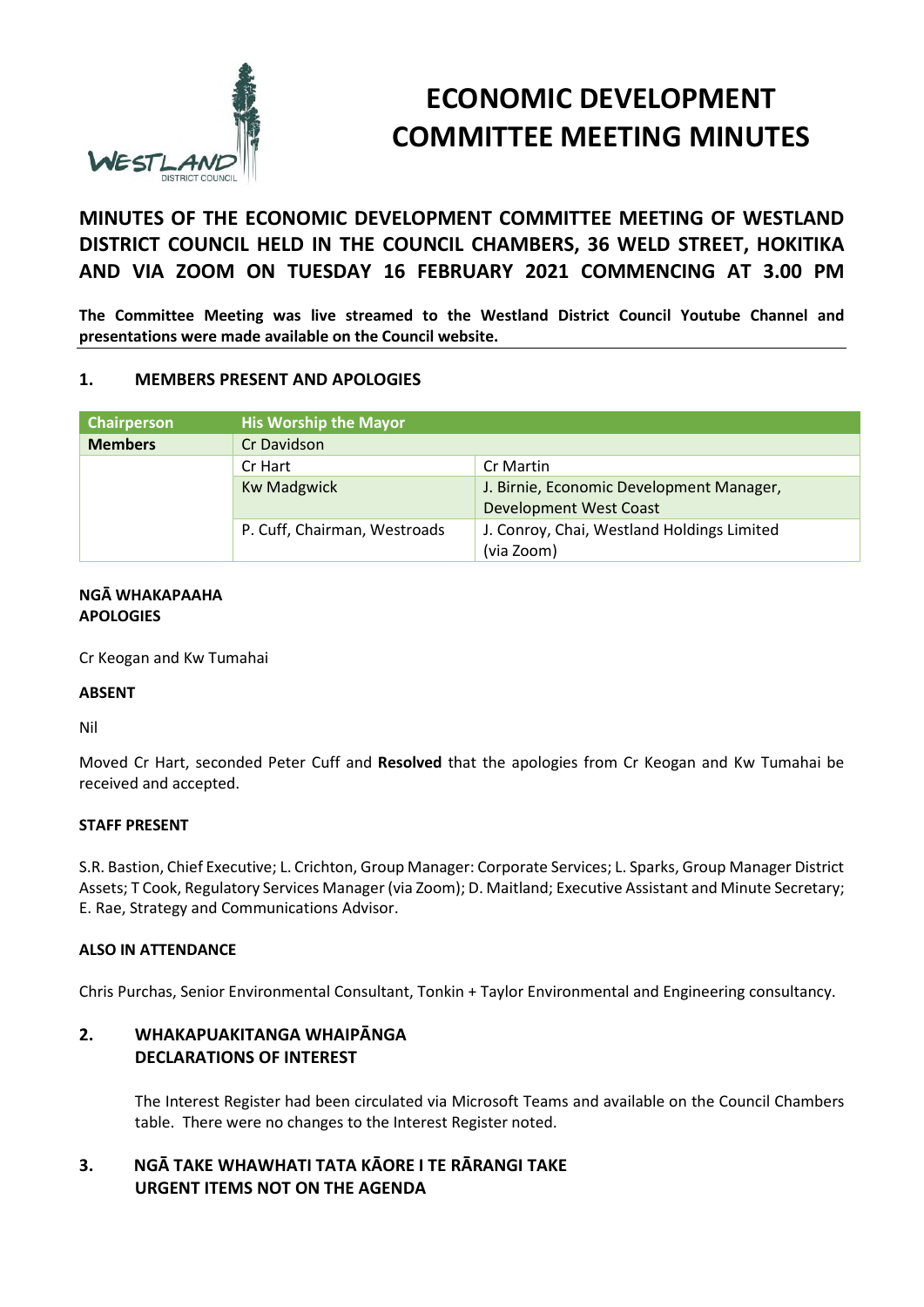There were no urgent items of business not on the Committee Agenda.

# **4. NGĀ MENETI O TE HUI KAUNIHERA MINUTES OF MEETINGS**

The Minutes of the previous meeting had been circulated separately via Microsoft Teams.

#### **Economic Development Committee Meeting Minutes – 29 October 2020**

Moved Cr Davidson, seconded Jo Birnie and **Resolved** that the Minutes of the Economic Development Committee Meeting held on the 29 October 2020 be confirmed as a true and correct record of the meeting.

The Chair approved that his digital signature be added to the confirmed Economic Development Committee Meeting Minutes of the 29 October 2020.

#### **5. ACTION LIST**

The Action List was reviewed and the Chief Executive provided the following updates:

#### **Development West Coast – resilience to the region**

The Lifelines Group have met to discuss resilience to the region, and a list of provisional items for across the West Coast has been drafted which will cover transport, communications and power. This is currently with Emergency Management West Coast to take to the Lifelines Group, and will come back to the Economic Development Committee.

#### **Hokitika Airport – Masterplan work**

The next step in visualising the Hokitika Airport Masterplan work is waiting for the building extension to be confirmed, with a site visit thereafter.

#### **PGF and Shovel Ready Projects**

Cr Martin asked that the Provincial Growth Fund (PGF) and Shovel Ready projects be added to the action list going forward.

Moved Cr Hart, seconded Cr Davidson and **Resolved** that the updated Action List be received and that the PGF projects, including an update on Shovel Ready Projects, be added to the action list going forward.

#### **6. NGĀ TĀPAETANGA PRESENTATIONS**

#### **Go Kart Street Racing**

Alan Giles, Westland Go Kart Club provided a verbal update regarding a possible Go Kart street sprint event to be held on a Saturday in January 2022. The event circuit would be in the streets bounded by Gibson Quay, Sewell Street, Hamilton Street, Tancred Street, Camp Street, and Wharf Street back to Gibson Quay. Mr Giles is seeking support from the local community and the Mayor for the proposed event in January 2022.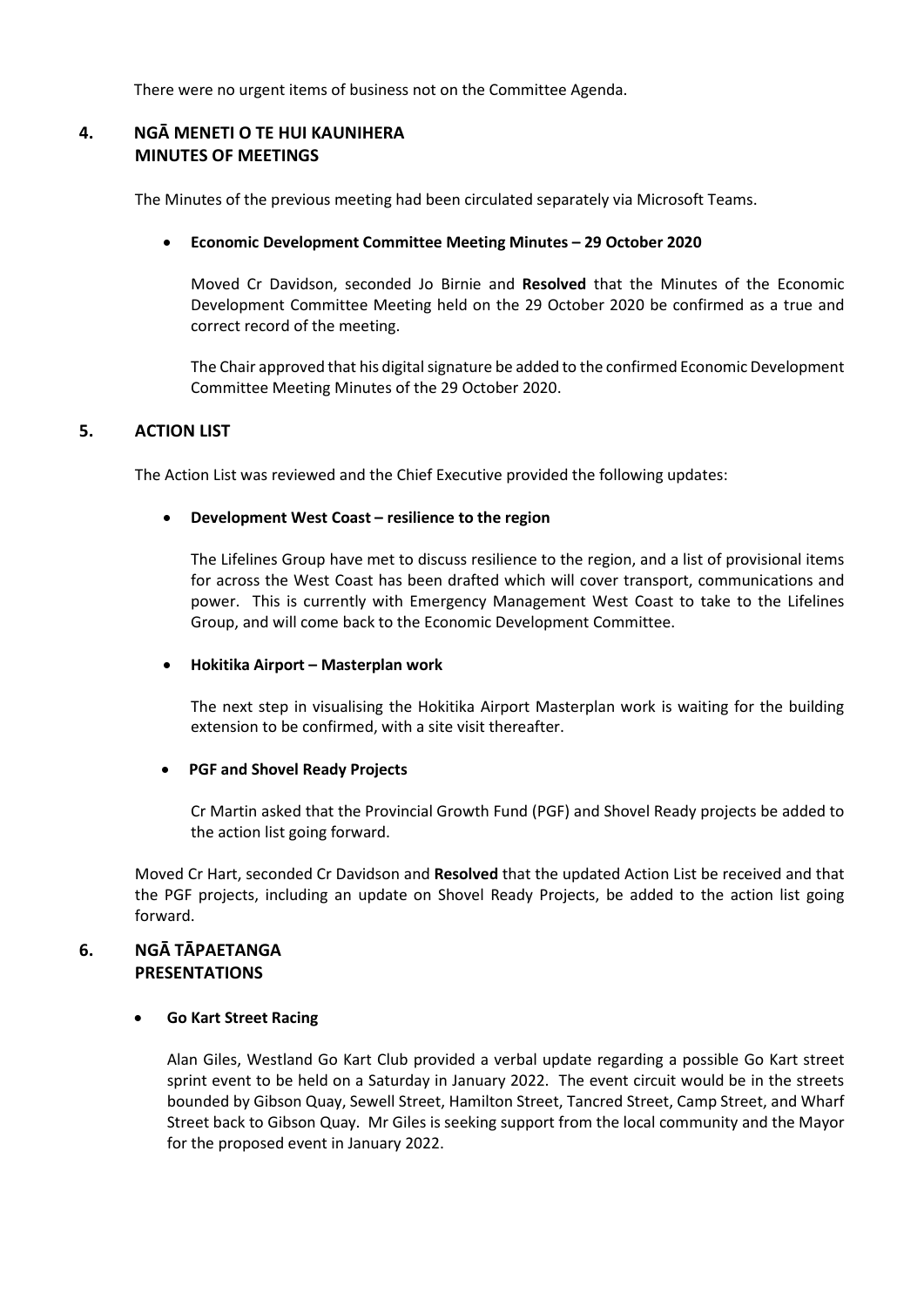Moved Peter Cuff, seconded Jo Birnie and **Resolved** that the Committee receive the verbal presentation from Alan Giles, Westland Go Cart Club, and that a letter of support in principle for the proposed event in January 2022 be provided by the Mayor.

#### **New Zealand Institute for Minerals to Materials Research - Future Economic Drivers**

Mike Meehan, Chief Executive, New Zealand Institute for Minerals to Materials Research was unable to provide a presentation to the Committee.

*The following items were taken out of order to the Agenda papers:* 

# **7. PŪRONGO KAIMAHI STAFF REPORTS**

#### **Franz Josef and Fox Community – Destination Management**

His Worship the Mayor advised that he had asked this matter to be placed on the Agenda to discuss what the Committee can do to help formulate a plan going forward for the future of Franz Josef and Fox Glacier. It would be timely to get a group in place to look at the forward position of rebranding Franz Josef and Fox Glacier, perhaps moving away from Glacier Country and focusing more on the World Heritage status. The Council needs to determine where it sits and how it can assist on the way forward in collaboration with interested parties.

Jo Birnie advised that Development West Coast are currently working on destination management planning processes for the whole region.

Moved Jo Birnie, seconded Cr Martin and **Resolved** that the Committee receive the verbal update from His Worship the Mayor and the item regarding Franz Josef and Fox Glacier be added to the action listing going forward.

# **6. NGĀ TĀPAETANGA PRESENTATIONS cont.**

#### **Provincial Growth Fund**

Warren Gilbertson, Principal Regional Advisor (South Island), Ministry of Business Innovation and Employment (MBIE) advised that there has not been any news on what Provincial Growth Fund (2) PGF 2 support for the region looks like; and that there are no Shovel Ready Projects in Westland that are of concern to MBIE.

His Worship the Mayor asked that the Group Manager: District Assets email the Committee the full list of PGF projects and the status update.

Moved Cr Hart, seconded Cr Davidson and **Resolved** that the Committee receive the verbal update from Warren Gilbertson, Ministry of Business Innovation and Employment.

### **7. PŪRONGO KAIMAHI STAFF REPORTS cont.**

#### **3 Waters Project (Water, Wastewater and Stormwater Services)**

Chris Purchas, Senior Environmental Consultant, Tonkin + Taylor Environmental and Engineering consultancy spoke to a Powerpoint presentation regarding the 3 Waters Project update.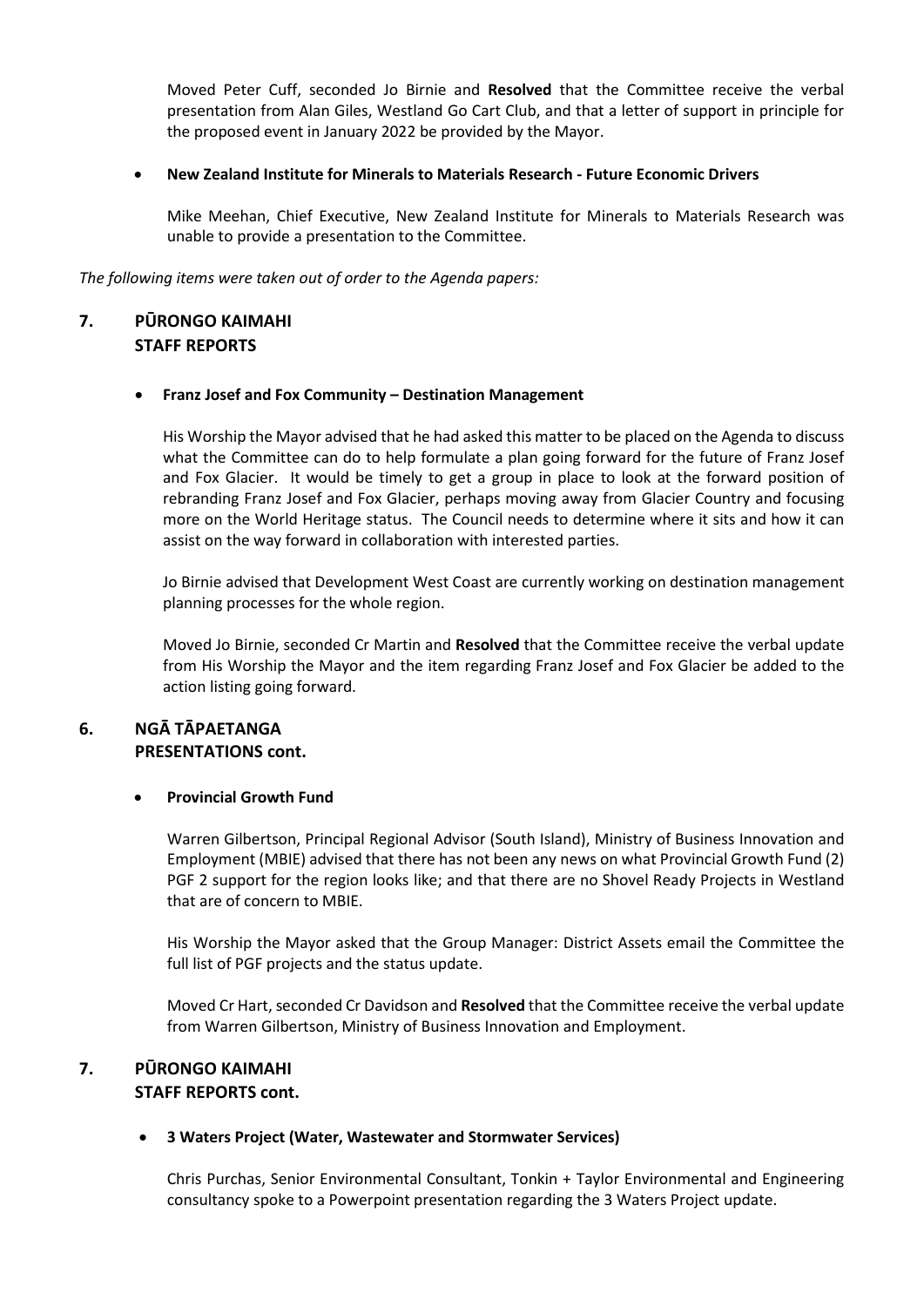Topics covered included:

- Establishment of a new water services regulator Taumata Arowai
- Service delivery changes/review, prioritising funding, capacity and capability to deliver improvements
- 3 Waters funding
- Water Services Bill
- Reform objectives
- Enable Tikanga Māori and Te Mana o te Wai
- Three Waters Services delivery reform programme (strategy and timeline)
- **•** Affordability
- Key issues for service delivery across the three local authorities on the West Coast
- Objectives for 3-waters service delivery
- Next steps to complete the further analysis of the impact of a super regional CCO.

Moved Peter Cuff, seconded Cr Davidson and **Resolved** that the Committee receive the Powerpoint presentation from Chris Purchas, Tonkin + Taylor regarding 3 Waters (Water, Wastewater and Stormwater Services) Project Update.

#### **Westland District 2020 Economic Profile/Infometrics Update**

Jo Birnie, Economic Development Manager, Development West Coast provided a verbal update on the Westland District 2020 Economic Profile/Infometrics update.

Topics covered included:

- Infometrics released to March 2020 showed that the GDP in the West Coast was up 2% from the year earlier
- Growth of the GPD
- Diverse economy is really important
- Future is uncertain with the effects of COVID-19.
- The Glacier region attracted 21% of international visitors to New Zealand. Currently looking at how to get to the domestic market.
- House prices are up.
- Unemployment on the West Coast is lower than the rest of New Zealand.

Moved Cr Davidson, seconded Cr Hart and **Resolved** that the the Committee receive the verbal update from Jo Birnie, Economic Development Manager, Development West Coast on the Westland District 2020 Economic Profile/Infometrics.

# **8. KA MATATAPU TE WHAKATAUNGA I TE TŪMATANUI RESOLUTION TO GO INTO PUBLIC EXCLUDED**

(to consider and adopt confidential items)

 Moved Cr Martin, seconded Jo Birnie and **Resolved** that the Economic Development Committee confirm that the public were excluded from the meeting in accordance with Section 48, Local Government Official Information and Meetings Act 1987 at 4.39 pm.

The general subject of the matters to be considered while the public are excluded, the reason for passing this resolution in relation to each matter and the specific grounds under Section 48(1) of the Local Government Official Information and Meetings Act 1987 for the passing of the resolution are as follows: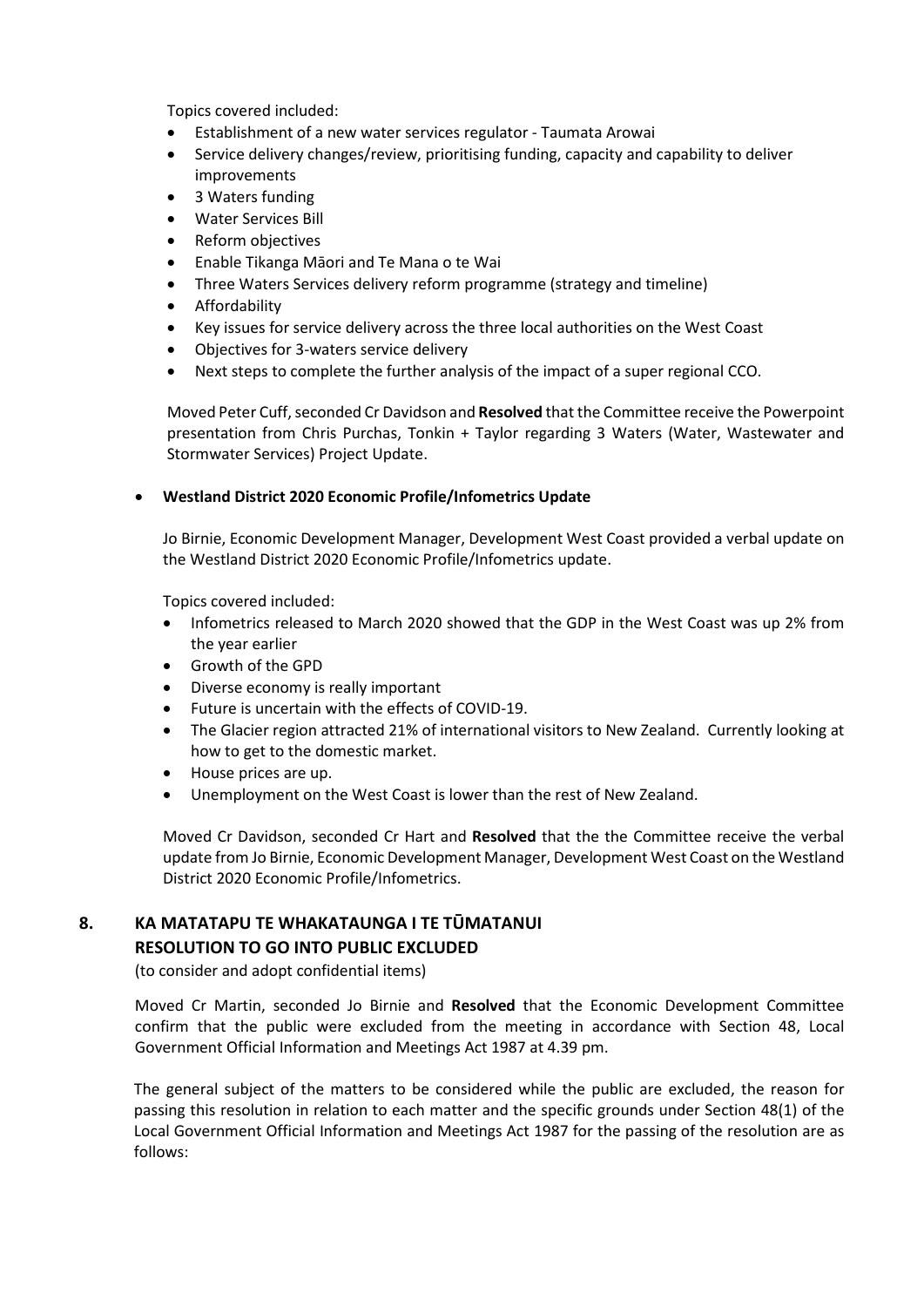| <b>Item</b><br>No. | subject<br><b>General</b><br><b>of</b><br>each matter<br>to<br>be<br>considered | for passing<br><b>Reason</b><br>this<br>resolution<br>in<br>relation<br>each<br>to<br>matter | Ground(s) under Section 48(1) for the<br>passing of this resolution                                                                                                                                                      |
|--------------------|---------------------------------------------------------------------------------|----------------------------------------------------------------------------------------------|--------------------------------------------------------------------------------------------------------------------------------------------------------------------------------------------------------------------------|
| 1.                 | Confidential Minutes-<br>29 October 2020                                        | Good<br>reasons<br>to<br>withhold exist under<br>Section 7                                   | That the public conduct of the relevant<br>part of the proceedings of the meeting<br>would be likely to result in the disclosure<br>of information for which good reason or<br>withholding exists.<br>Section $48(1)(a)$ |
| 2.                 | Hokitika Airport Lease<br>Transfer                                              | Good<br>reasons<br>to<br>withhold exist under<br>Section 7                                   | That the public conduct of the relevant<br>part of the proceedings of the meeting<br>would be likely to result in the disclosure<br>of information for which good reason or<br>withholding exists.<br>Section $48(1)(a)$ |
| 3.                 | Perennial Energy Ltd -<br>Kiwi Hydrogen Ltd                                     | Good<br>reasons<br>to<br>withhold exist under<br>Section 7                                   | That the public conduct of the relevant<br>part of the proceedings of the meeting<br>would be likely to result in the disclosure<br>of information for which good reason or<br>withholding exists.<br>Section $48(1)(a)$ |
| 4.                 | South<br>Westland<br>Economic<br>Survey<br>(DWC)                                | Good<br>reasons<br>to<br>withhold exist under<br>Section 7                                   | That the public conduct of the relevant<br>part of the proceedings of the meeting<br>would be likely to result in the disclosure<br>of information for which good reason or<br>withholding exists.<br>Section $48(1)(a)$ |

This resolution is made in reliance on sections 48(1)(a) and (d) of the Local Government Official Information and Meetings Act 1987 and the particular interests or interests protected by section 7 of that Act, which would be prejudiced by the holding of the relevant part of the proceedings of the meeting in public are as follows:

| <b>Item No.</b> | <b>Interest</b>                                                                                                                                                                                                                             |
|-----------------|---------------------------------------------------------------------------------------------------------------------------------------------------------------------------------------------------------------------------------------------|
| 1, 2            | Enable any local authority holding the information to carry on, without prejudice or<br>disadvantage, negotiations (including commercial and industrial negotiations)<br>(Section 7(2)(i))                                                  |
| 2, 3, 4         | Protect information where the making available of the information:<br>would be likely unreasonably to prejudice the commercial position of the person who<br>(ii)<br>supplied or who is the subject of the information<br>(Section 7(2)(b)) |
| 2               | Maintain legal professional privilege<br>(Section 7(2)(g))                                                                                                                                                                                  |